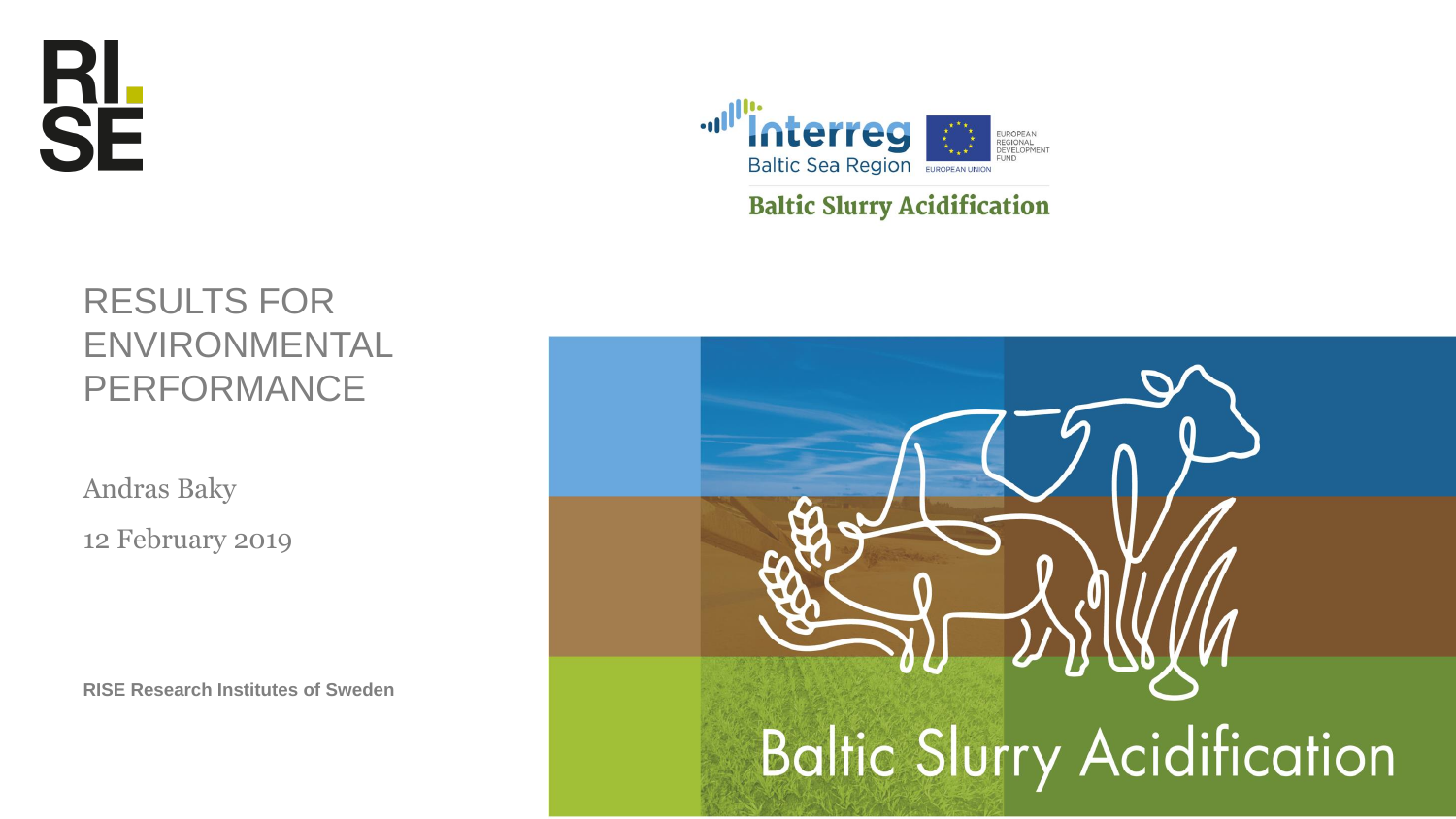## Studied scenarios



#### STUDIED SCENARIOS

- No acidification (Reference)
- **Exercise 12** Acidification In-house
- Acidification before storage
- **Exercise 1 Acidification In-field**

#### COUNTRIES STUDIED

- Denmark
- **Estonia**
- Finland
- Sweden



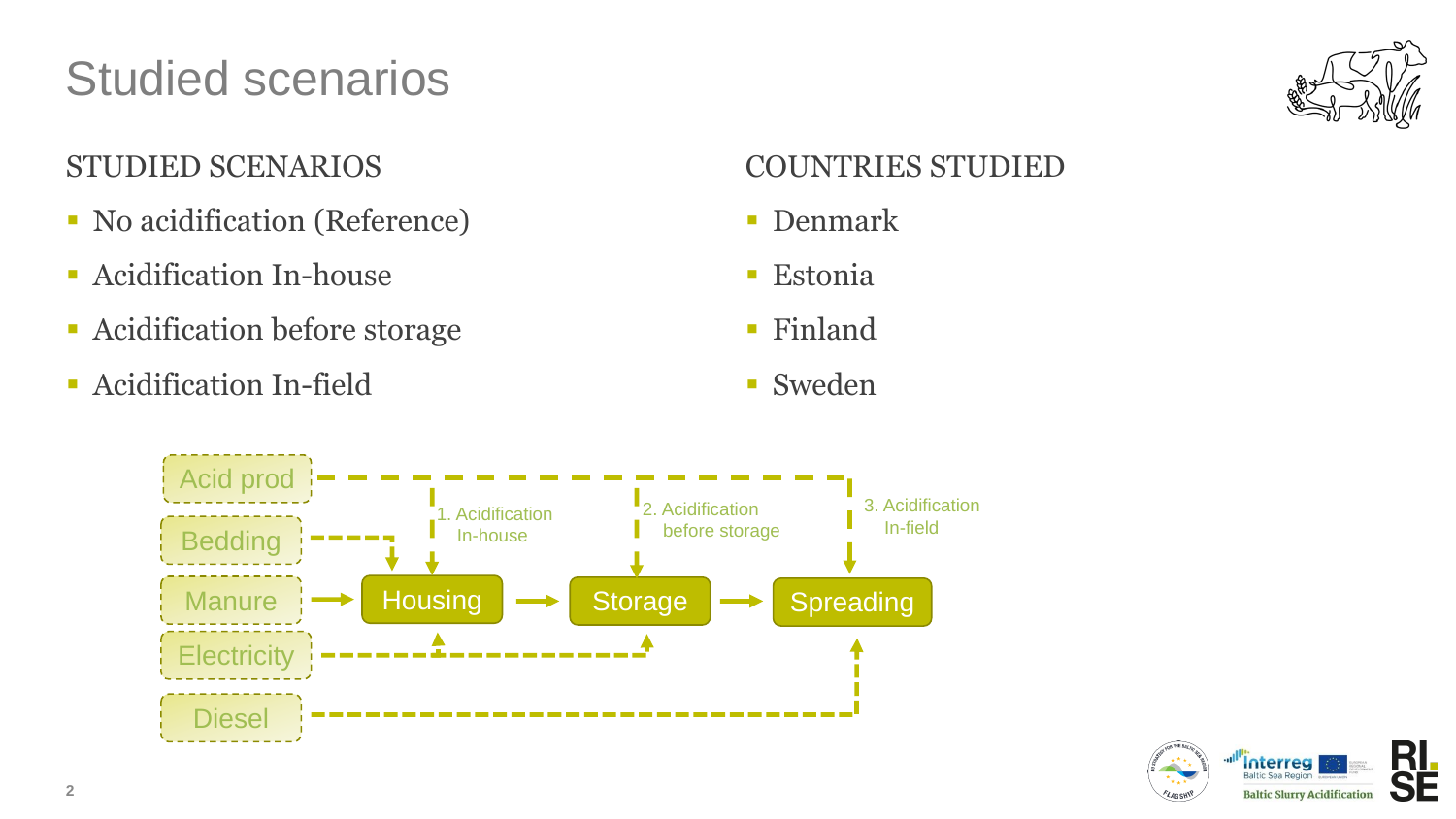### Tonnes of pig and cattle slurry spread annually



| <b>Country</b> | <b>Pig slurry</b> | <b>Cattle slurry</b> | Pig & cattle slurry |
|----------------|-------------------|----------------------|---------------------|
| <b>Denmark</b> | 13 100 000        | 13 900 000           | 27 000 000          |
| Estonia        | 464 000           | 1 036 000            | 1 500 000           |
| <b>Finland</b> | 2 400 000         | 3760000              | 6 160 000           |
| Sweden         | 2 110 000         | 15 720 000           | 17 830 000          |

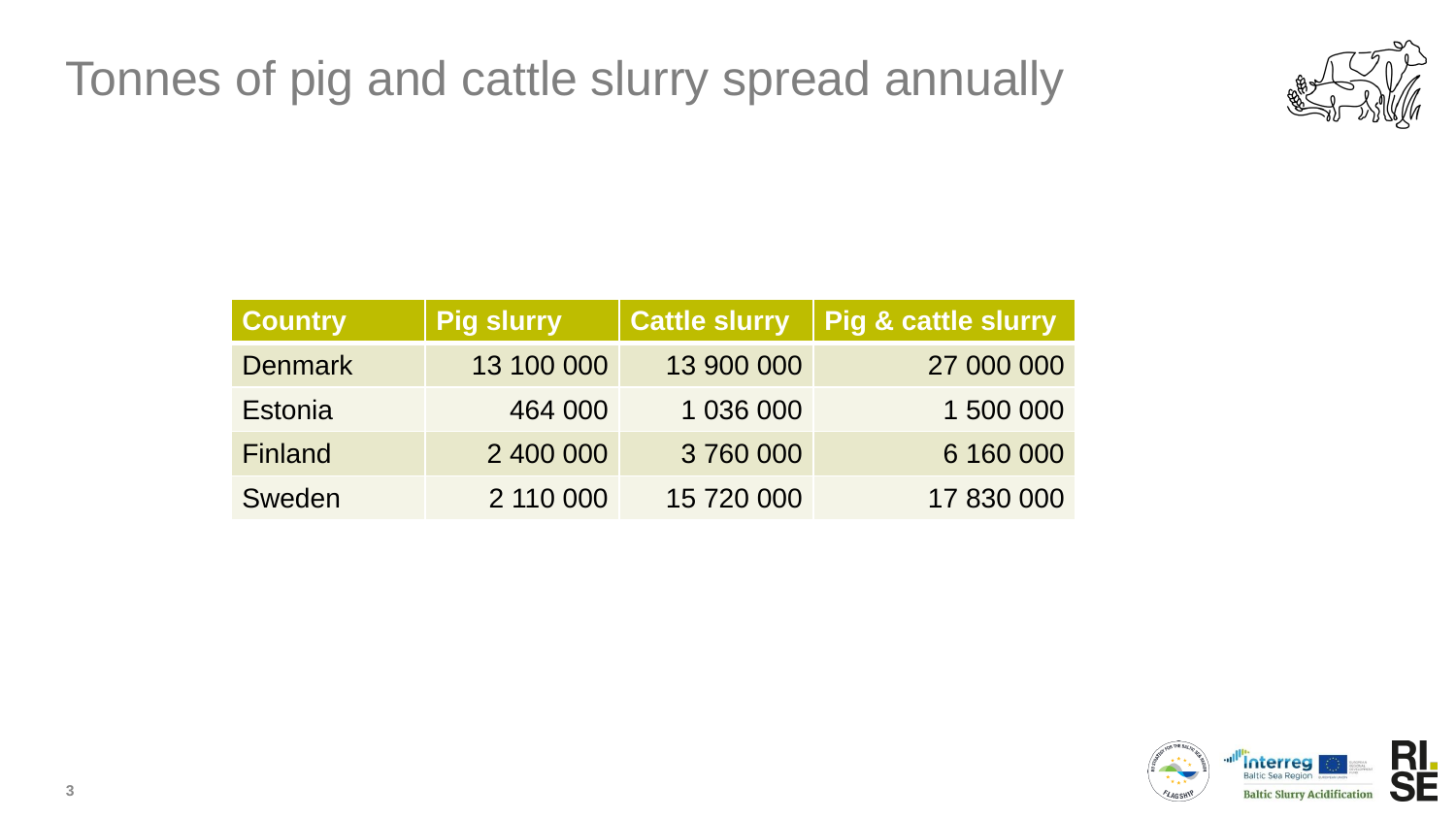### Analyses



- **Emissions of ammonia (NH3)**
- Saved nitrogen as ammonium nitrogen (NH4-N)
- **Environmental impact of acidification compared to no acidification** 
	- Climate change (GWP100)
	- **Potential eutrophication**
	- **Potential acidification**

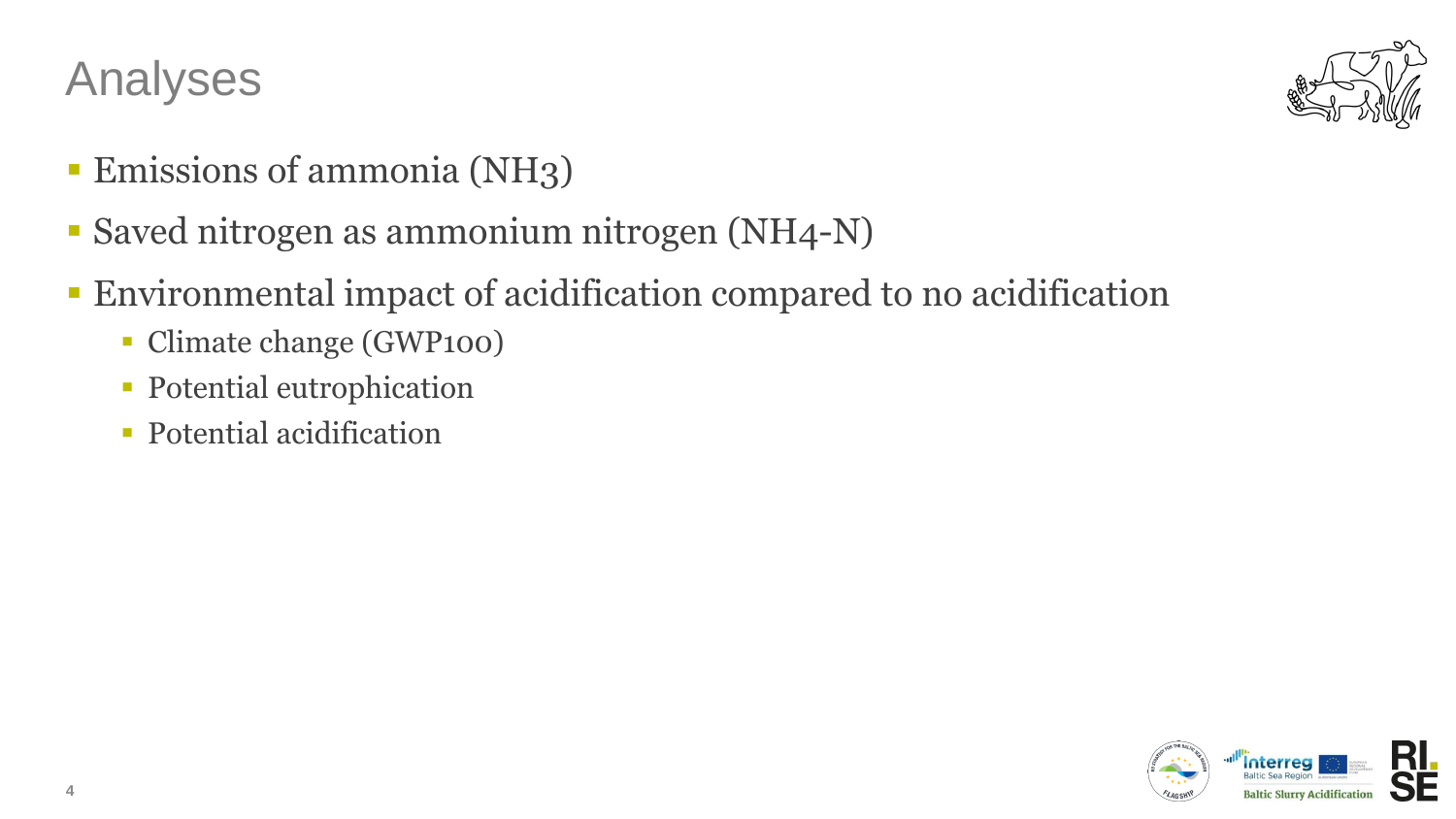#### Relative decrease in ammonia emissions



**Baltic Sea Region** 

**Baltic Slurry Acidification** 

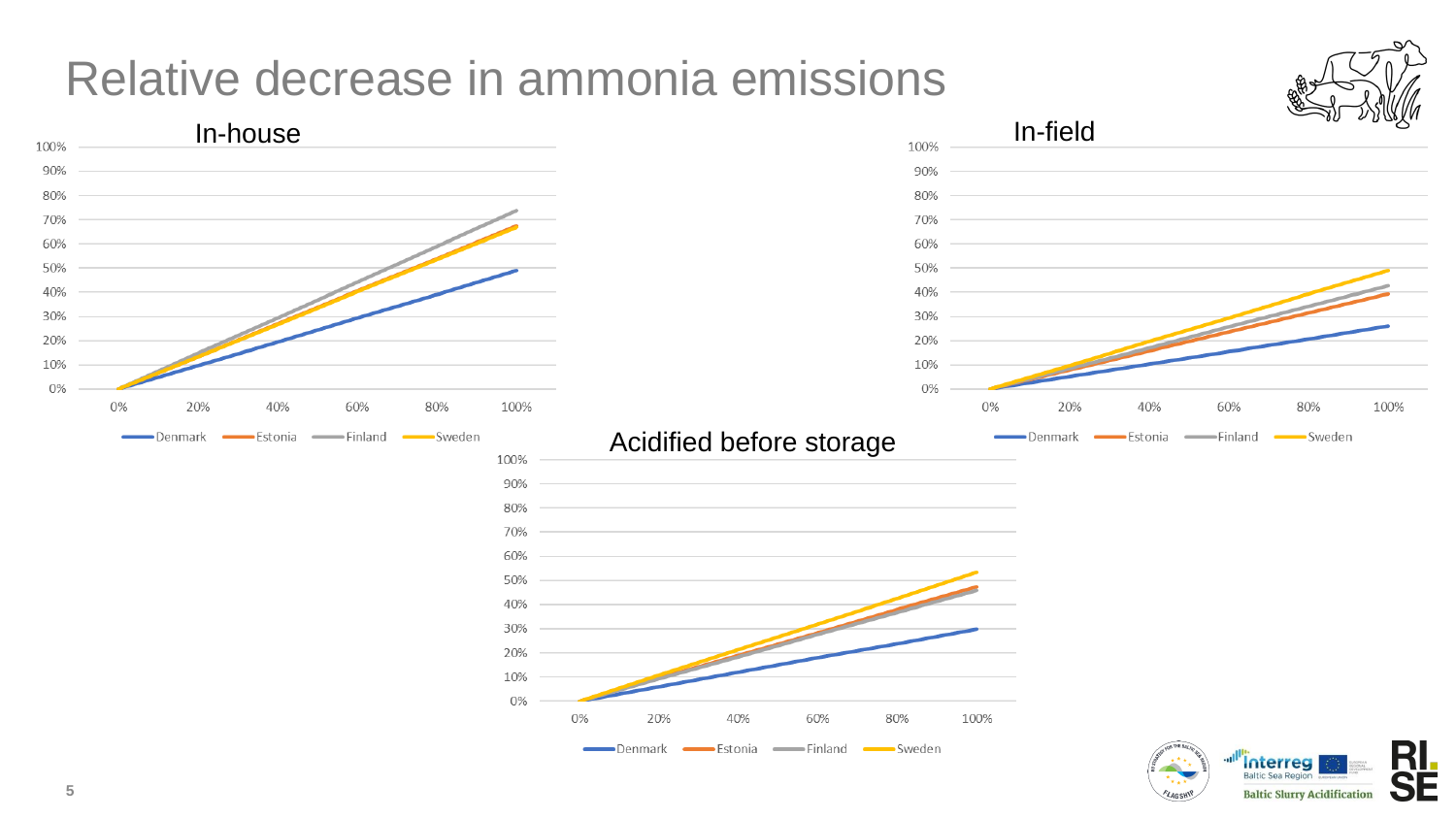### Nitrogen efficiency







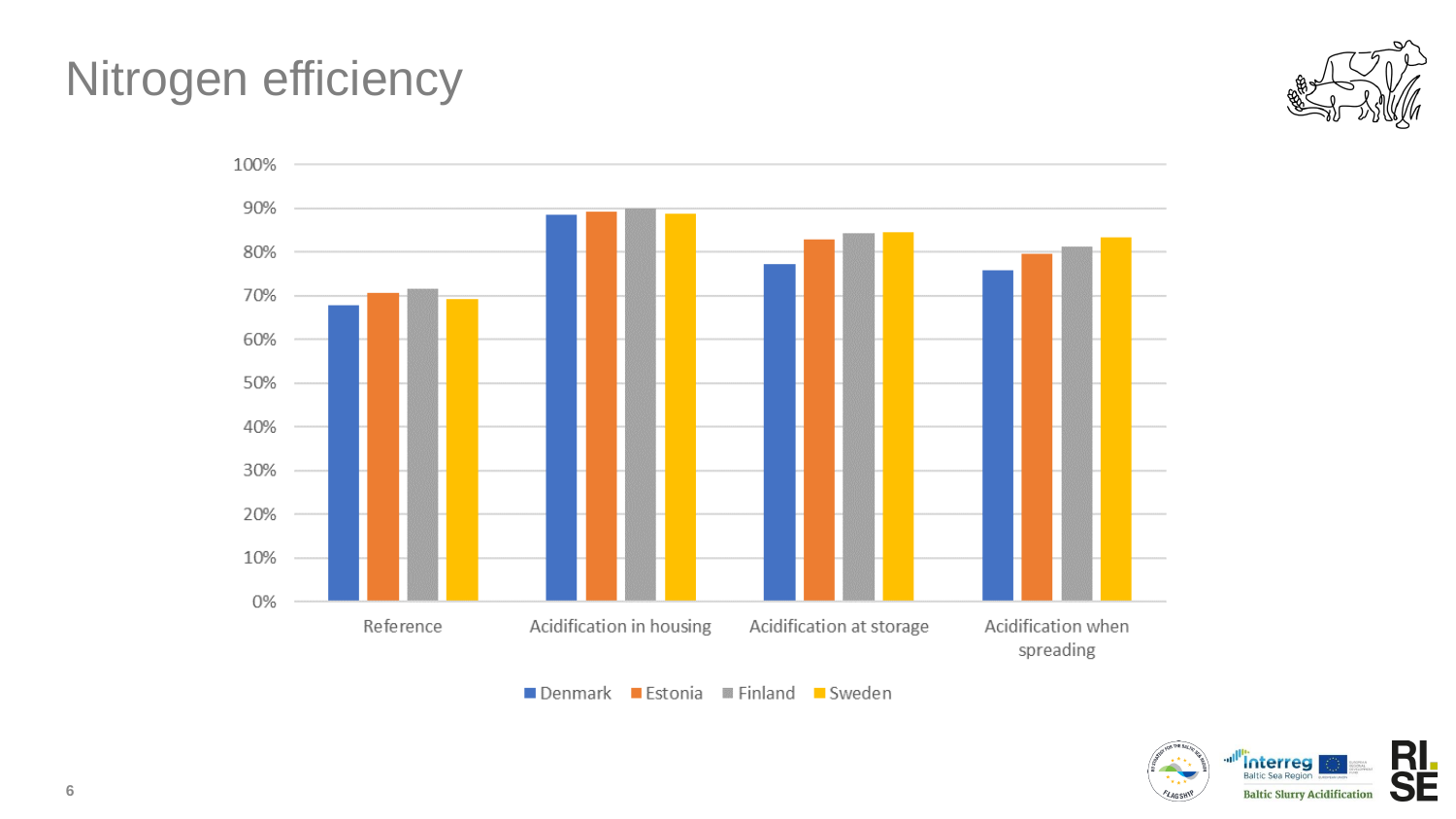# Relative environmental impact from slurry acidification